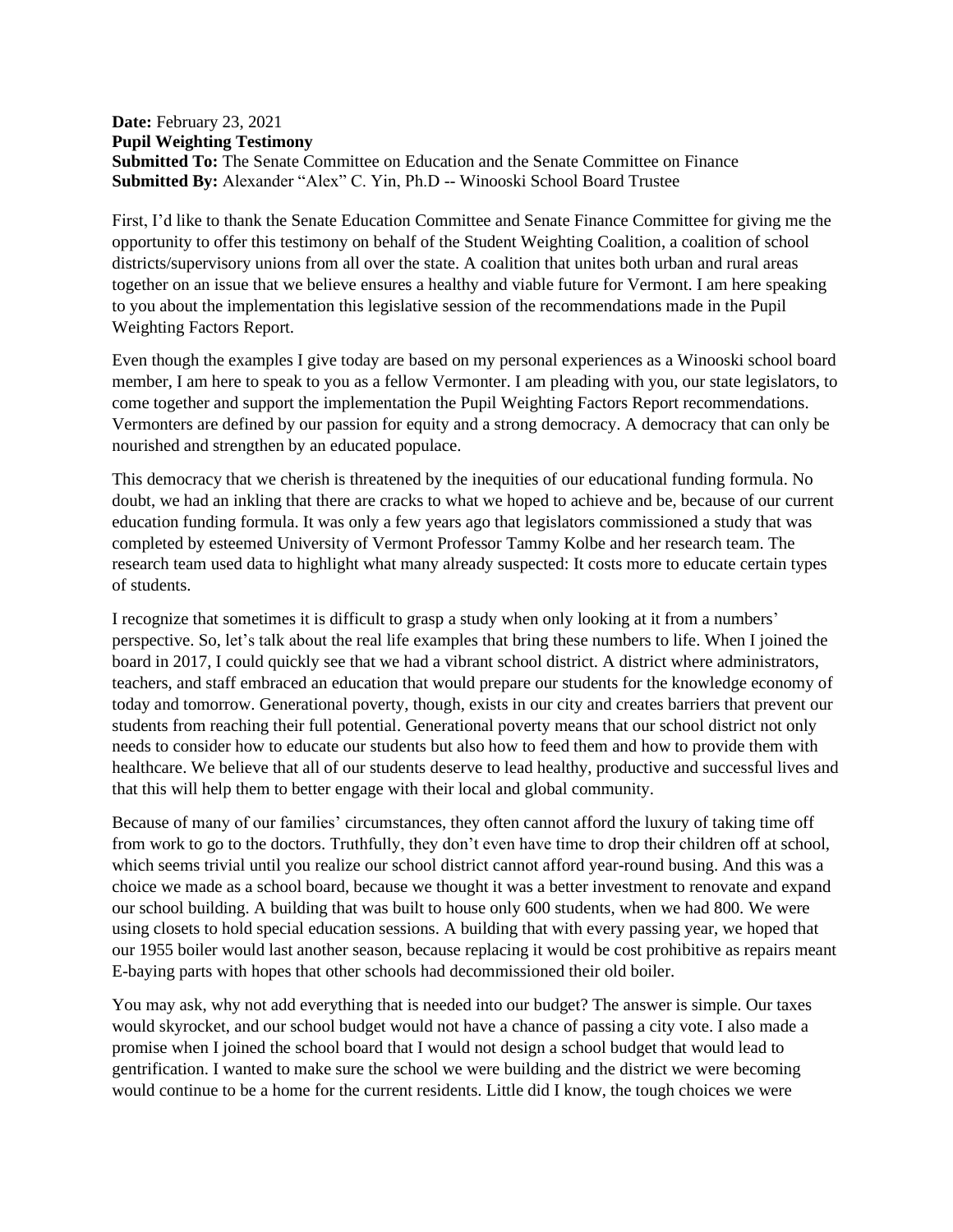making as a board were directly caused by the inequities in a school funding formula that was created in the 1990's. I promise you the world has changed a lot since then. My smartphone now is much more powerful than the computer I had in college.

I highlight the notion of change, because Vermont is also changing. We are enriched by the New Americans who have settled into our state and I am fortunate enough to live in a city that is home to many of them. If we are to truly integrate and benefit from the diversity these families bring, then as a school district we needed to invest extra resources into our educational system. This allows us to build a stronger community. The obvious investment is in our English as a Second Language program. Some see this as burden, but I see this as an investment. Once these families learn to communicate in our common language of English, we see their brilliance. Many of our New Americans speak more than one language and have ideas that are new to us. And more importantly, they share with us their perseverance and grit. I have been fortunate enough to mentor two New Americans and I can already see the investment in them paying off. One of them even has dreams of becoming governor of Vermont. (Today he is doing his college interview with Yale in my home because he was worried about having a stable internet connection).

The other investment is in our cultural liaisons. These liaisons help us build a community where all families can support and take part in their children's education. A fact that is often taken for granted by many of us. Our cultural liaisons do more than translate and ensure constant communication between parents and our schools. They also help build trust between the New American population and the government. We have to remember many of them were exiled from their countries because they were vocal about their government. Regardless of us welcoming them to our country, it doesn't take a leap of faith as to understand why they don't trust government.

This was made evident when two of our students made a [music video,](https://www.sevendaysvt.com/vermont/new-american-students-make-a-music-video-about-the-thrill-of-school/Content?oid=29358099) "Let's go to School" in Swahili, their native language. This song was about how Vermont gave them an opportunity for a better life. When Representative Welch wanted to meet these students, which for many of us is an honor, it took our cultural liaisons several hours to convince their parents to let them meet him. They feared that having a governmental official know them would mean future trouble. I actually do not blame them for feeling this way, because of their past experiences with government. I am fortunate that they trust our schools and slowly stronger bonds are formed between them and the community at large. This is not meant to be a complaint, but an illustration of reality. I cannot emphasize enough, we want these families here, because they enrich our community. Thus, our cultural liaisons, who have teaching degrees from their home countries, are worthwhile investments for our schools and city. And truthfully, I hope there are ways for us to increase their salaries, because they are woefully underpaid. Having a formula that is not equitable, means we depend on people's generosity and kindness and we hope it is enough to cover what should be provided by our state.

A funding formula that is inequitable causes school district to be reactive to problems instead of being proactive and strategic. I am proud of what our school district has done with the constraints the funding formula has placed on us. The current weight says we have about 1000 equalized pupils – but with the new weights we would have 1600 equalized pupils. Imagine what more we could do if we did not have such limitations. There is a reason 62% of our students qualify for free or reduced lunch in our district. Their families cannot afford to live anywhere else. Yet instead of shunning them – we embrace the challenges. Please allow the districts that are willing to accept these challenges be given a fair chance to educate their students.